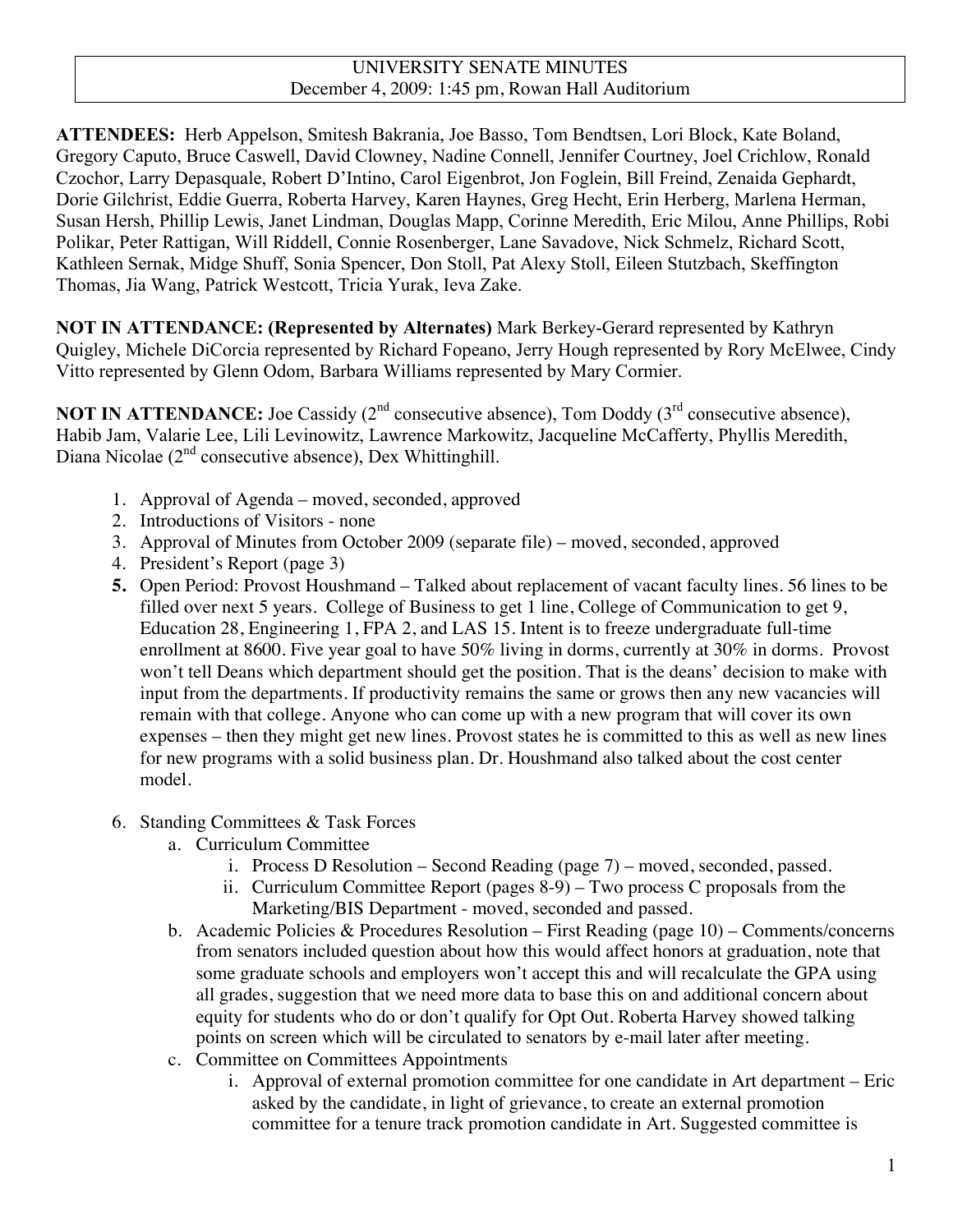Kevin Dahm from Engineering, Steve Cone from Education, and Burt Greenspan from Fine and Performing Arts. Much discussion and concern from senate floor followed. Motion was made and seconded that the Dean should appoint 2 people to the committee– motion failed. Motion made and seconded that two people from the Art Department should be included on the committee – motion failed. Motion to approve committee as constituted above passed by 26-10-7 vote.

- ii. Approval of outside member of Sociology's promotion committee this person would be Beena Sukumaran – moved, seconded, approved.
- 7. Old Business none
- 8. New Business none
- 9. Adjournment 3:30PM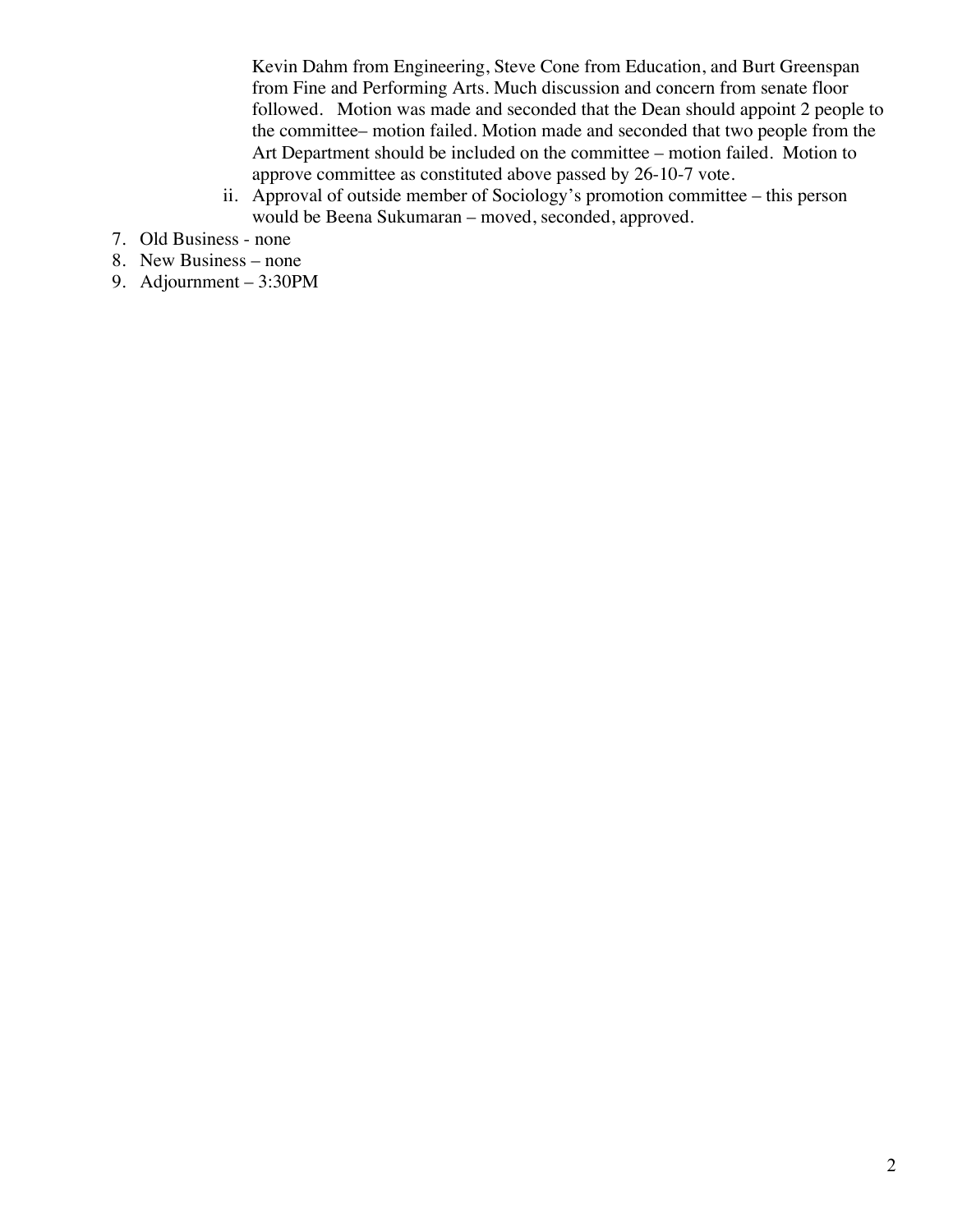- 1. Freshman Registration Changes (see pages 4-6) –
- 2. Continual concerns with CPCE/Summer School Funds we are being advised to "hang in there" for another semester – be patient with concerns for now because new plan should go into effect for next fiscal year which should eliminate the current problems.
- 3. Medical School Advisory Committee Update expect report next week from consultants. There was a meeting held at Cooper last week. The committee charge is still being discussed, should include curriculum discussions. The search for a founding dean should be starting next semester.
- 4. Formation of ad-hoc Committee: Academic Integrity Workshops Initiative
	- a. Charge: A collaborative effort with representatives from academic affairs and student affairs to organize academic integrity seminars and supporting activities/resources. Members of the committee would not necessarily design or conduct the seminars, but would be responsible for recruiting facilitators, making sure the seminars are scheduled, etc.
	- b. Membership: Bruce Caswell, Cindi Hasit, Roberta Harvey, Joseph Mulligan, Carol Gruber, Joe Coulombe. Does anyone else want to volunteer? If so, contact Eric.
- 5. Banner student course evaluation this has no formal endorsement from the Senate. It is a pilot only. Each department should approve its use within that department.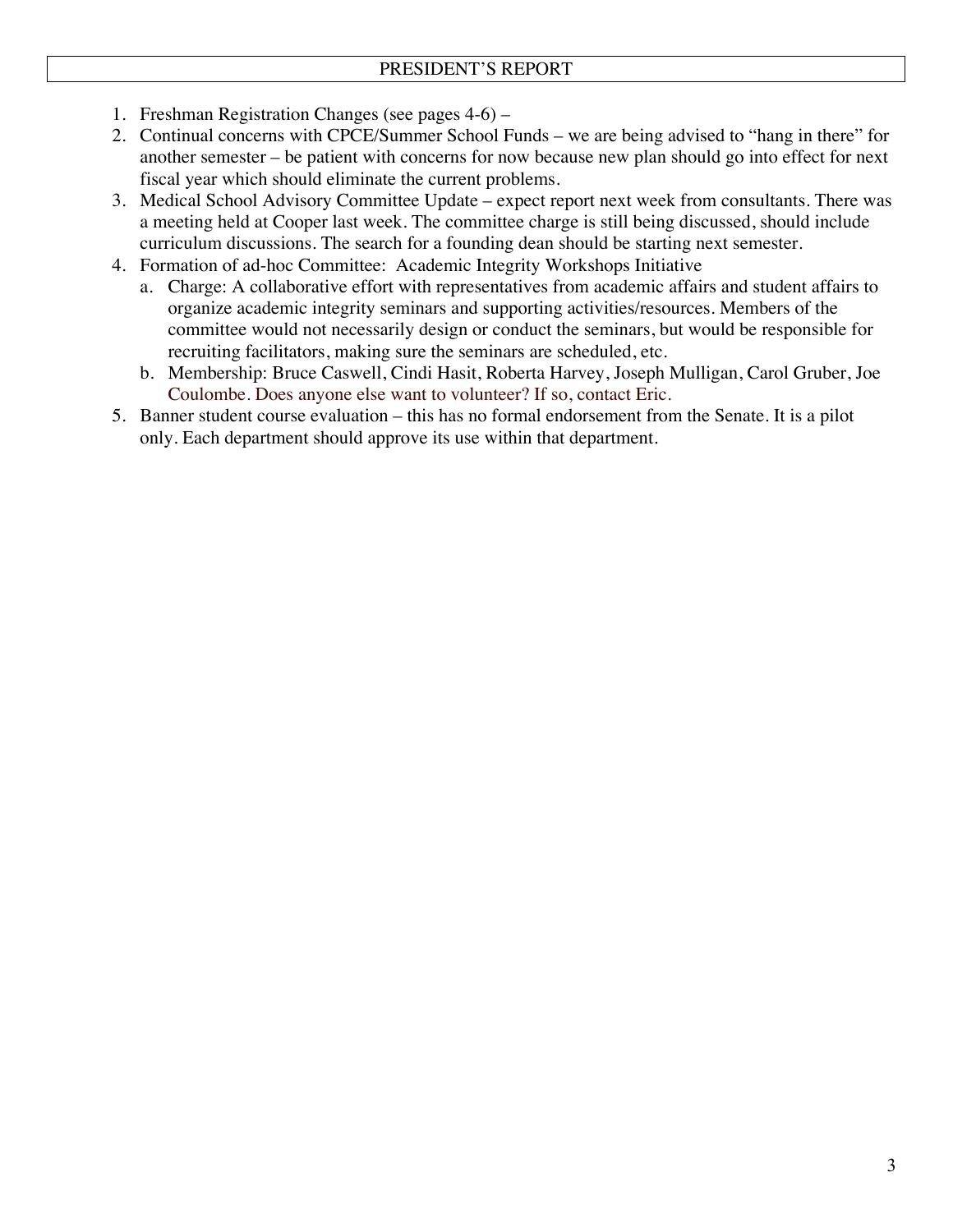### **Summary of Changes to Freshman Registration (by Jim Newell)**

#### Background

As everyone in this group knows, until this year registration for fall classes closed in late April and remained closed until mid-summer. This created a series of problems including:

- 1. Students who failed a class could not sign up to retake it (or even find out if they could have a seat) until after summer registration deadlines here and elsewhere had passed
- 2. Students changing majors were stuck in a series of classes that they had no intention of taking and could not sign up for those they now needed
- 3. Complications with graduate enrollment, CPCE enrollment, and others resulted.

The chairs of LAS requested that this policy change and, ultimately, the senate passed a resolution leading to "open" enrollment that the Provost signed it into policy. The above problems were fixed immediately and the consensus feedback has been overwhelmingly positive from students and faculty alike. However, the change resulted in an additional consequence. The load balancing software that the registrar's office uses to place students in classes requires that registration be frozen. That is no longer the case. The software simply will not work, nor does the registrar's office have the manpower to create 1600 unique schedules manually. We simply cannot do what was done in the past. The question then becomes how to implement a process that benefits the students with as little disruption as possible to the other things that we value.

The old system involved the creation of Freshmen Instructional Guides (FIGs) for each major and a cluster of FIGs for undeclared (now exploratory studies) students depending on whether they were truly undecided or had a general idea of what they were looking for (something in education, something in the sciences, etc.). From these FIGs, the load balancing software created specific schedules for all Freshmen. There were two problems that we lived with using this method:

- 1. Schedules were created when deposits were received. In a typical year, 100-200 students deposit but never attend (they go elsewhere or decide not to go to college at all). At 5 classes per student, we currently tie up as many as 1,000 seats in classes with phantom students who will never attend. By the time we know that they are not coming, decisions about class cancellations, adjunct hiring, etc. have already been made based on faulty information
- 2. While the load balancing program creates workable schedules (2 classes are not scheduled at the same time), it makes no effort to optimize. A commuter student might well have a class at 8:00 AM and another at 4:45 PM on the same day with nothing in the middle, when there were multiple other sections of each course. These sections have now been filled by other students (some of whom may have preferred the morning or evening section) but now neither can change because both sections are filled.

The plan (that has been discussed at length with both the SGA and student affairs) is to create the FIGs exactly the same way as before. Each student (at orientation) will receive a list of the five classes that he/she must take. The only difference is that they will now be taken to a computer room where they will pick the time of day to take each class.

Students who need changes to their schedule, major, etc., will meet with professional advisors at orientation exactly the same as before. The computer rooms will be staffed by PROs who have been clearly trained to provide help with the computer process of selecting a section. They will not do advising. Students who need help with selecting alternative courses will be sent to professional advisors. Let me be unambiguous. Freshmen are not choosing what courses to take. They are selecting the time of day to take them, using the exact same system that they will use for the next 7 semesters they are here.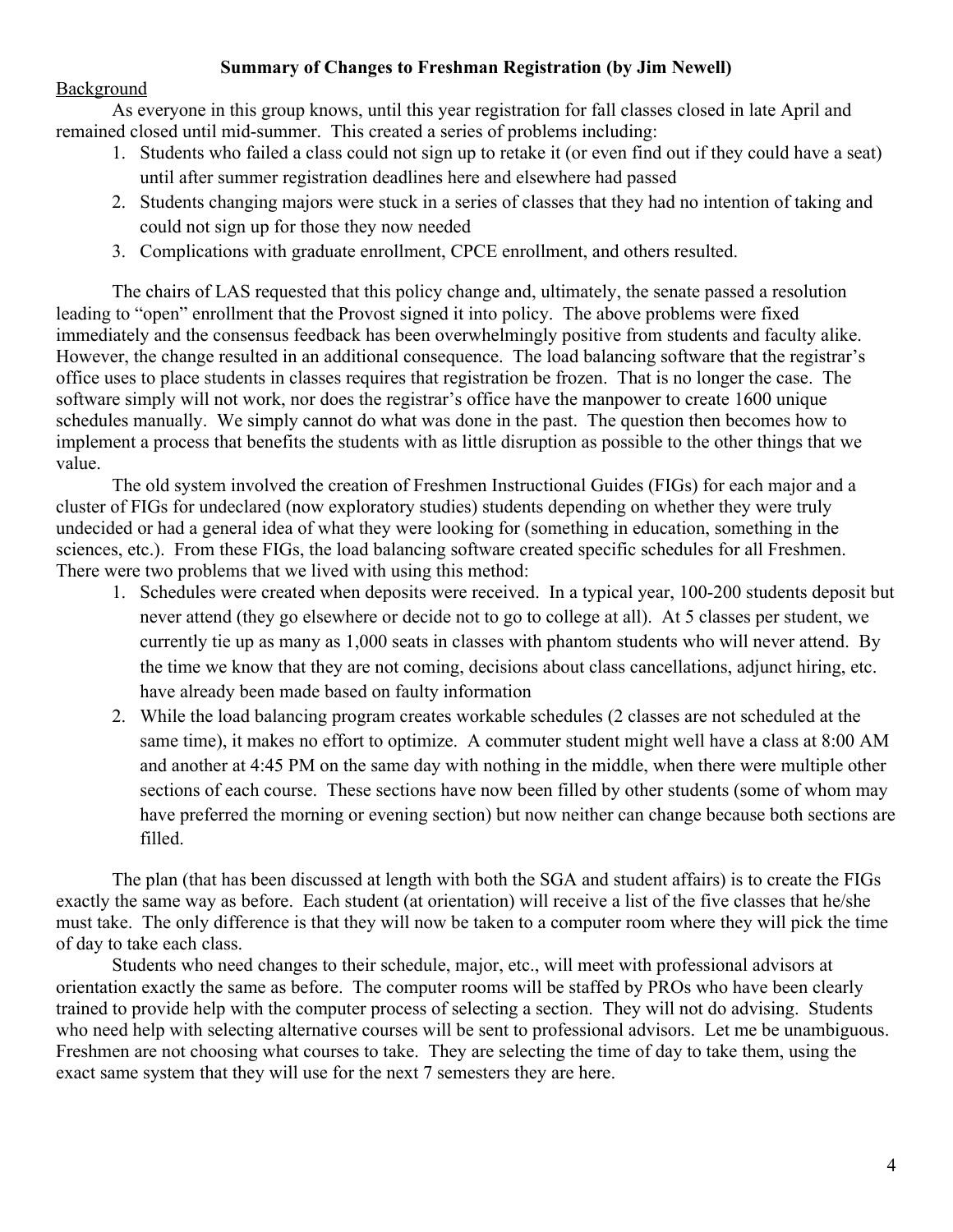I have now spoken about this plan with many groups. Let me provide a FAQ summary.

# 1. **What about Rowan Seminar?**

The list of courses that the students receive will indicate one course as a Rowan Seminar and they will be told that they must take the specific section of that one course.

## 2. **What stops the students from taking different classes than they are given in the list?**

Nothing. Of course, under the current system, nothing stops them from walking to the nearest computer terminal and dropping the five classes to which they were assigned and adding any five courses that have open seats and no unmet prerequisites.

# 3. **What about Placement in math and comp?**

Students needing placement below COMP I (integrated Comp or Improving Personal Writing Skills) or CALC (College Algebra or lower) will have the appropriate course appear on their list of courses. After registration, a scrubbing run will be performed that insures that all students who need Integrated Comp are in a section of Integrated Comp (the same for the others). Prerequisites should block students from signing up for a higher level course, but any who manage to get through will be dropped by the registrar from their section of COMP I and placed in the appropriate writing course (same with math). Students whose placement scores come after registration will not be impacted by the change.

# **4. What changes need to be made to the FIGs?**

None are actually necessary, but an opportunity arises. Many majors have some courses that they really need and some courses that are really about getting the students started in any Gen Ed. If the current FIG for a major included "Western Civilization to 1660 and World Regional Geography" as courses, it is possible that the department needs the students to take American History but selected the geography course because it fulfilled the M/G requirement of the Rowan Experience. The program could now choose to offer an alternative M/G course (perhaps Cultural Geography) that would still fulfill the SBS and M/G requirements. The list that was sent to the student could say:

HIST05.100 Western Civilization to 1660 \*GEOG 06.111 World and Regional Geography

\*If all sections of GEOG 06.111 are filled, you make take GEOG 06.102 Cultural Geography or POSC 07.100 Intro to Government Politics as an alternative

Or the program could chose not to do this and leave things exactly as they are.

# **5. How will this impact seat availability**

The only direct impact is that up to 1,000 seats are open because no phantom students are filling them?

# **6. How will this impact orientation?**

Student affairs expressed great concern that giving the students schedules or scheduling information before orientation would reduce attendance. Now the student actually creates the schedule (not the courses, but the times) at orientation, providing even more incentive to attend. The registration period will extend by one hour to provide additional time and PROs will be present in the computer room, but otherwise not much should change. We have proposed giving the students their course lists on the morning of Day 2 rather than the afternoon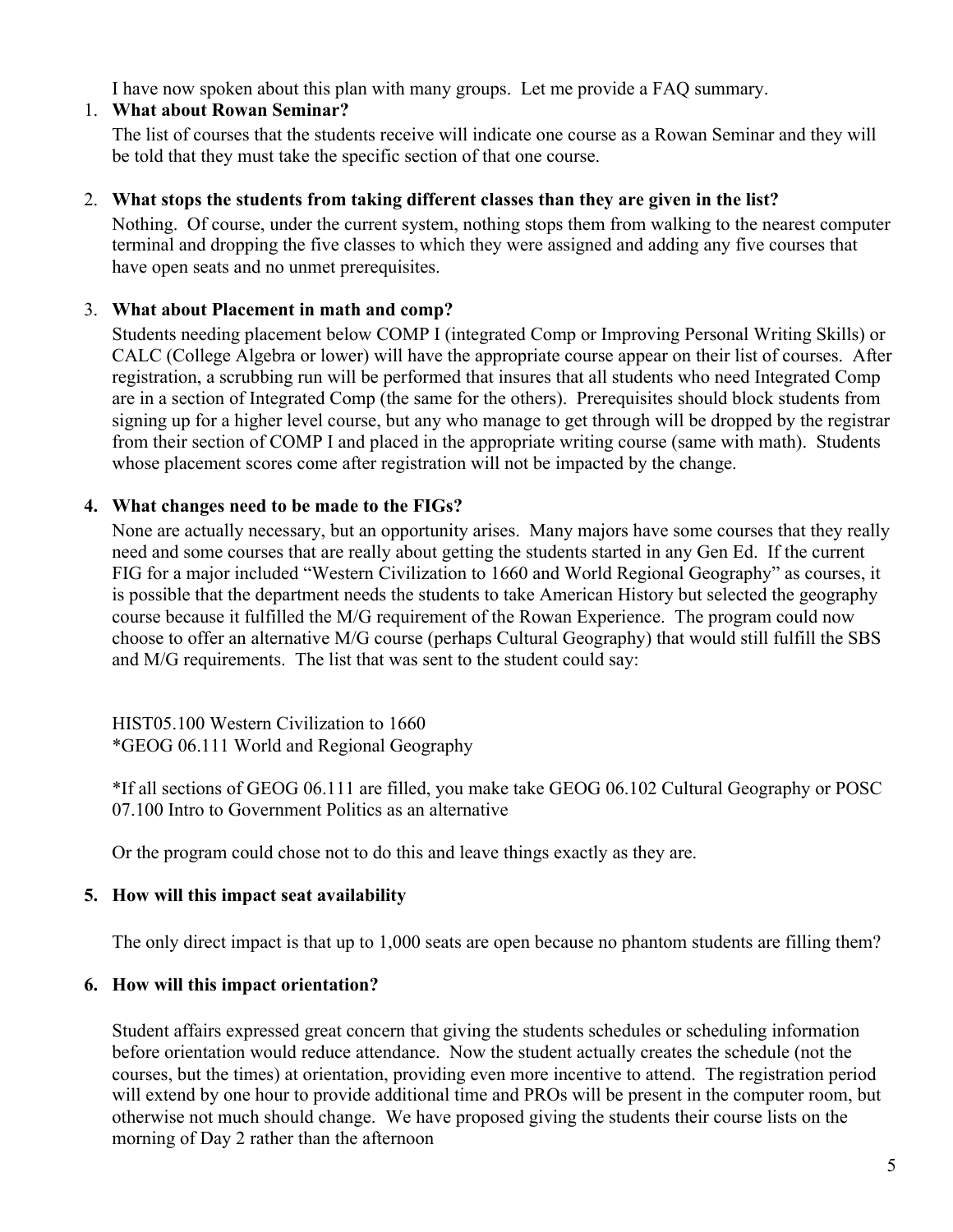## **7. Will the seats in the good sections fill up during the first 2 orientations, leaving no good times for those who come to Day 3?**

We propose opening 40% of the seats in courses saved for Freshman for the first orientation, raising it to 70% for Orientation 2, and then to 100% for the third thus insuring seat equity.

#### **8. What about learning communities, honors, etc.?**

Students will be placed in learning community courses if identified by the faculty members in advance. Schedules can be altered for those who join late (not so different than what we do now). The honors coordinator places honors students in honors courses before registration and that will continue. They will place themselves in the remaining courses during orientation.

#### **9. What about students who do not come to orientation?**

The registrar's office will contact all students who have deposited but did not attend registration. Those who are coming to Rowan but missed Orientation will be placed in schedules manually. They will, of course, receive the last choice of sections, but no matter what system is used, someone gets the last pick. Those who are not coming will not be placed. Inevitably, someone will decide to show up without a schedule and they will be placed in courses before the start of classes in the fall.

### **10. Why didn't we all hear about this sooner?**

Registration is still 8 months away. We have lots of time to iron out some of the details. The decision to make a change was not optional. We cannot do what we did before. I perceived having the students walk to a computer as a minor change (they still take exactly the same classes created exactly in the same way) with a few benefits. Clearly, I misjudged the level of interest this would spark on campus, so I am making the rounds now. I have met with student affairs, the SGA, the Academic Affairs Council, a group with senate (Carol Eigenbrot and Nick Schmelz) and student representation that discussed the details. I am meeting with you now and the associate/assistant Deans on Friday. I am running out of people to talk to.

### **11. Can we Propose Changes?**

Sure. We have lots of time to get the details right. What we cannot do is go back to what we used to do. It will not work. This approach also offers several benefits that we could not get the other way.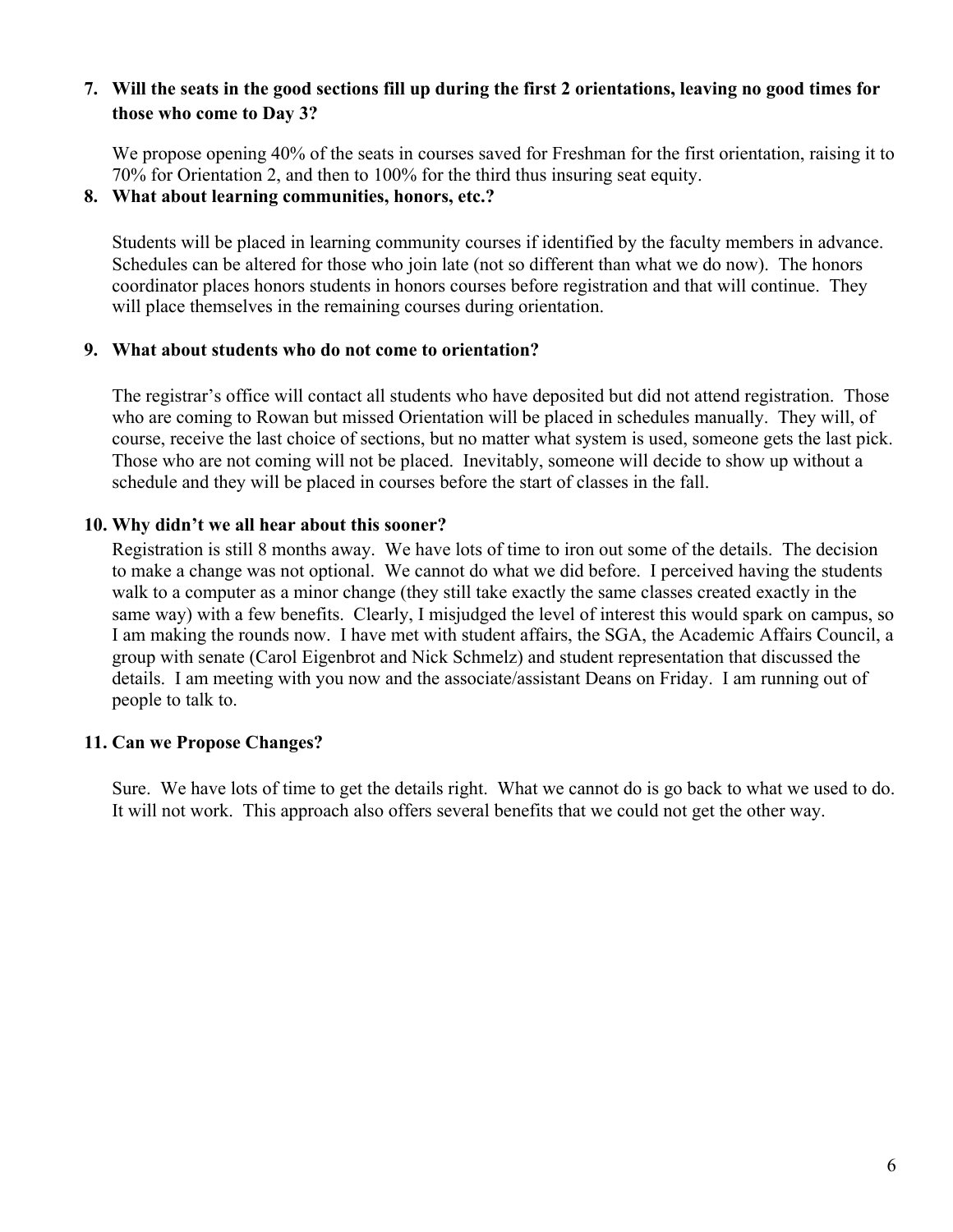### **Resolution Recommending Adoption of New Curriculum Process For a Major's Admission to and Removal from Restricted Status**

WHEREAS, The Provost appointed a Task Force on Restricted Major Status in the spring of 2009 to develop criteria for restricted major status, to coordinate the submission and initial review of requests, and to develop long-term process with the University Curriculum Committee to consider future requests for restricted major status.

AND WHEREAS, the first two duties of the Task Force on Restricted Major Status have been completed.

THEREFORE BE IT RESOLVED, that the University Senate create a new curricular process, called process D, for departments and programs to apply for restricted major status. The Process D form will be used to request a major's admission to or removal from restricted status and will follow the traditional process of consideration: by the department, dean, College Curriculum Committee, University Curriculum Committee, and the Provost's office.

AND BE IT FURTHER RESOLVED, that the deadline for submission for restricted major status to the Senate office will be December 1 of each academic year.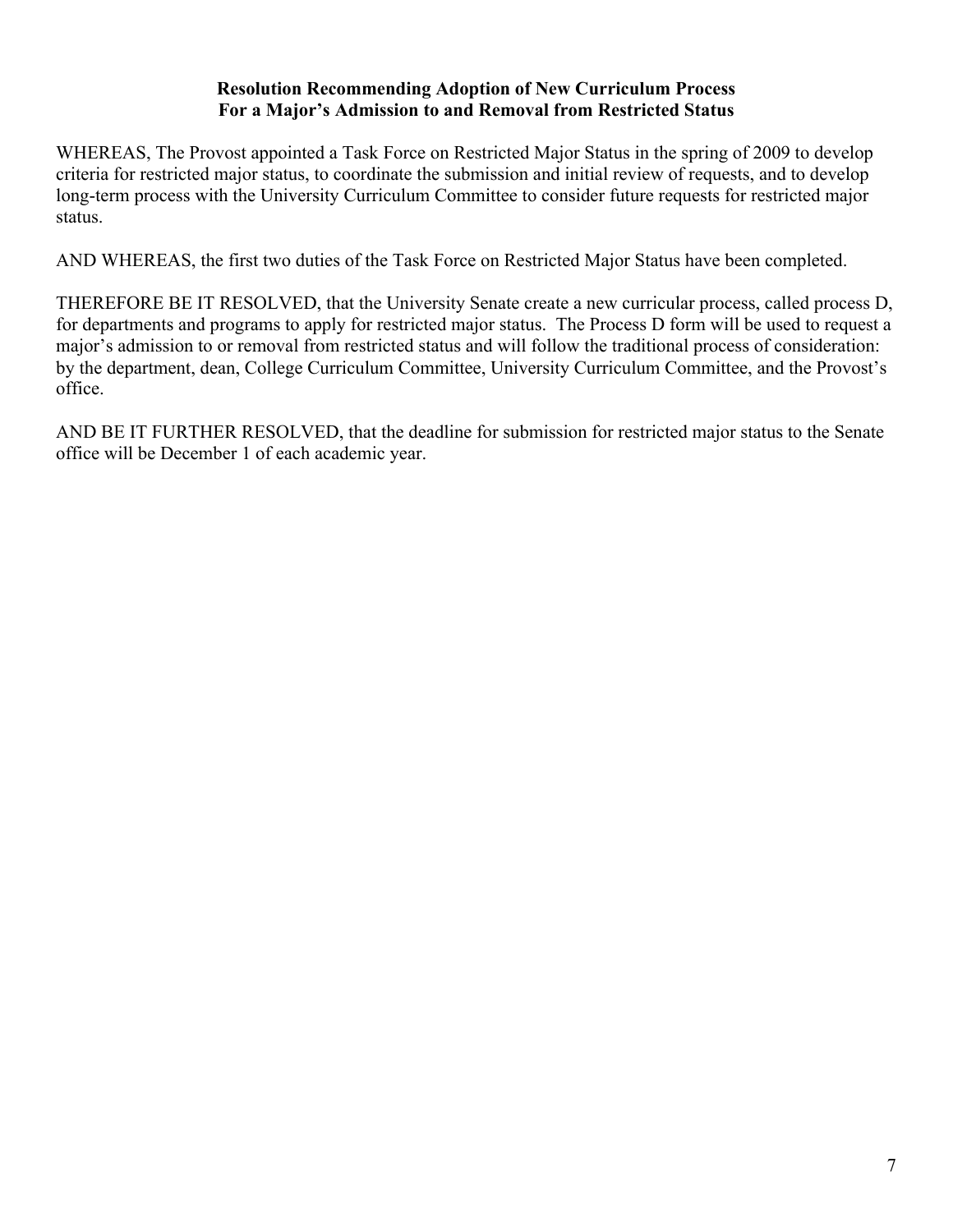### Report of the University Curriculum Committee December 4, 2009 Submitted by Janet Moore Lindman **Process C**

| SCC#        | College         | <b>Title</b>                          | Department    |
|-------------|-----------------|---------------------------------------|---------------|
| $08-09-120$ | <b>Business</b> | COGS in Business                      | Marketing/BIS |
| 08-09-122   | <b>Business</b> | Specialization in MIS for MBA Program | Marketing/BIS |

| <b>Process A</b> |                |                                                                                                                                      |                                      |  |  |
|------------------|----------------|--------------------------------------------------------------------------------------------------------------------------------------|--------------------------------------|--|--|
| SCC#             | <b>College</b> | <b>Title</b>                                                                                                                         | <b>Department</b>                    |  |  |
| 09-10-302        | Education      | School & Family Issues for Children with Ongoing<br>Health Care Needs - Add course to School Nursing<br><b>Certification Program</b> | Special Education                    |  |  |
| 09-10-303        | Education      | School & Family Issues for Children with Ongoing<br>Health Care Needs - change course description                                    | <b>Special Education</b>             |  |  |
| 09-10-304        | Education      | School & Family Issues for Children with Ongoing<br>Health Care Needs - change prereqs                                               | <b>Special Education</b>             |  |  |
| 09-10-305        | Education      | Practicum in School Nursing - change credit hours                                                                                    | Special Education                    |  |  |
| 09-10-306        | Education      | Internship in Health Teaching - change credit hours                                                                                  | <b>Special Education</b>             |  |  |
| 09-10-307        | Education      | Health Teaching Methods for School Nursing<br>Seminar – delete course                                                                | <b>Special Education</b>             |  |  |
| 09-10-308        | Education      | Human Exceptionality - change requirement                                                                                            | <b>Special Education</b>             |  |  |
| 09-10-309        | Education      | Teaching: An Introduction to the Program - delete<br>course                                                                          | <b>Special Education</b>             |  |  |
| 08-09-335        | Education      | <b>Applied Biomechanics</b>                                                                                                          | Health/Exercise Science              |  |  |
| 09-10-395        | Education      | Conducting & Analyzing Qualitative Research                                                                                          | <b>Educational Leadership</b>        |  |  |
| $09-10-$         |                |                                                                                                                                      |                                      |  |  |
| 09-10-400        | Engineering    | Sustainable Civil & Environmental Engineering -<br>minor change                                                                      | Civil Engineering                    |  |  |
| 09-10-402        | Engineering    | Mechanical Design - new non gen ed                                                                                                   | Mechanical Engineering               |  |  |
| 09-10-403        | Engineering    | Mechanical Engineering Lab – new non gen ed                                                                                          | Mechanical Engineering               |  |  |
| 09-10-404        | Engineering    | Machine Design - new non gen ed                                                                                                      | Mechanical Engineering               |  |  |
| 09-10-405        | Engineering    | Materials Science and Manufacturing - new non gen<br>ed                                                                              | Mechanical Engineering               |  |  |
| 09-10-406        | Engineering    | Thermal Fluid Science I - new non gen ed                                                                                             | Mechanical Engineering               |  |  |
| 09-10-407        | Engineering    | Thermal Fluid Sciences II - new non gen ed                                                                                           | Mechanical Engineering               |  |  |
| 09-10-408        | Engineering    | System Dynamics & Control I – new non gen ed                                                                                         | Mechanical Engineering               |  |  |
| 09-10-409        | Engineering    | System Dynamics & Control II - new non gen ed                                                                                        | Mechanical Engineering               |  |  |
| 09-10-410        | Engineering    | Water Resources Engineering - minor change                                                                                           | Civil Engineering                    |  |  |
| 09-10-411        | Engineering    | Sophomore Engineering Clinic I                                                                                                       |                                      |  |  |
| 09-10-412        | Engineering    | Engineering Graduate Research - minor change                                                                                         | Electrical & Computer<br>Engineering |  |  |
| 09-10-413        | Engineering    | Chemical Engineering courses - minor change                                                                                          | <b>Chemical Engineering</b>          |  |  |
| 09-10-414        | Engineering    | Math requirement for Chemical Engineering - minor<br>change                                                                          | Chemical Engineering                 |  |  |
| 09-10-501        | <b>FPA</b>     | Singing for the Actor                                                                                                                | Theatre/Dance                        |  |  |
| 09-10-502        | <b>FPA</b>     | <b>Fundamentals of Ballet Dance</b>                                                                                                  | Theatre/Dance                        |  |  |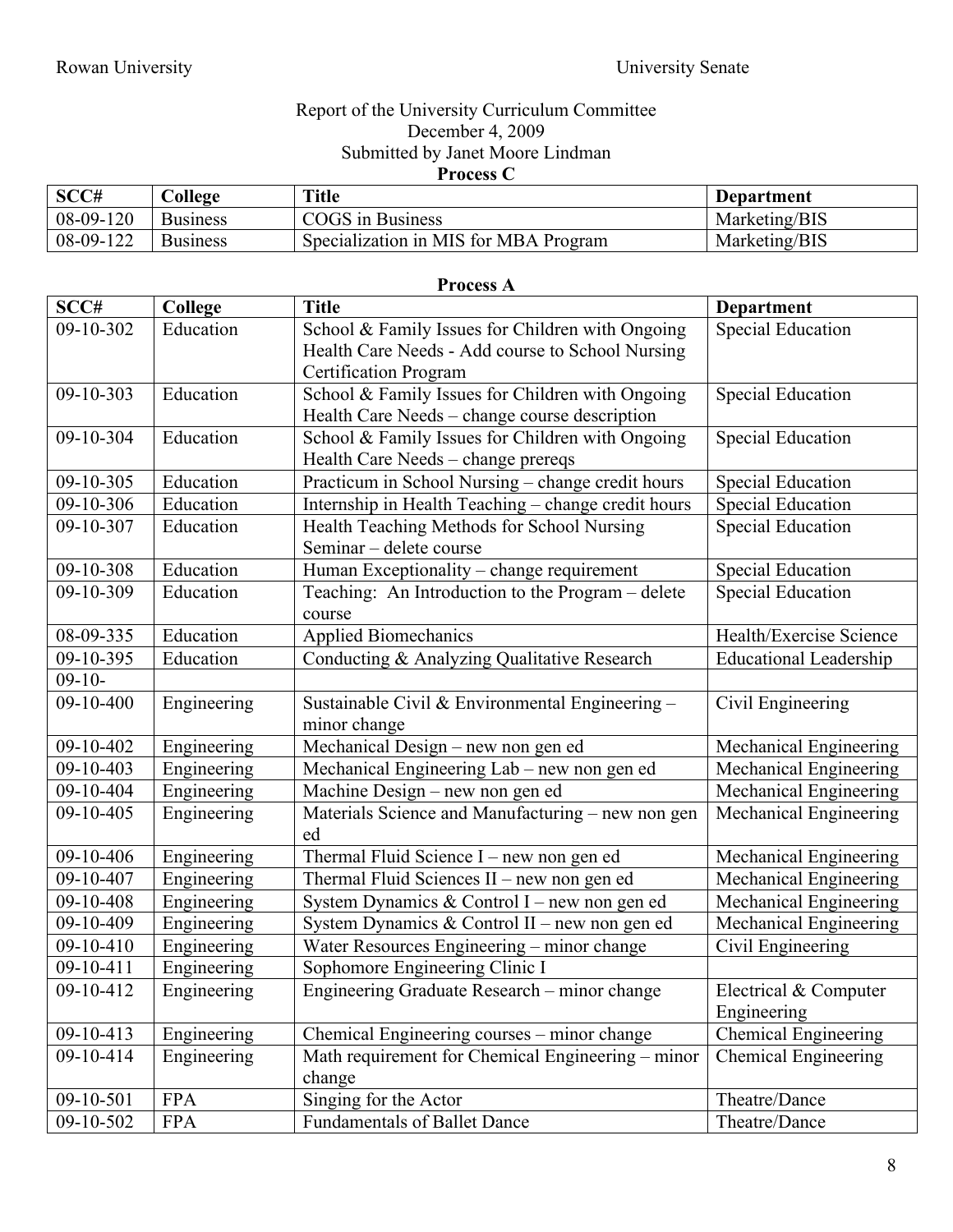| 09-10-503               | <b>FPA</b>        | <b>Fundamentals of Tap Dance</b>                 | Theatre/Dance              |
|-------------------------|-------------------|--------------------------------------------------|----------------------------|
| 09-10-504               | <b>FPA</b>        | <b>Fundamentals of Jazz Dance</b>                | Theatre/Dance              |
| 09-10-505               | <b>FPA</b>        | Concentration in Theatre Design                  | Theatre/Dance              |
| 09-10-506               | <b>FPA</b>        | Ballet III - Delete course                       | Theatre/Dance              |
| 09-10-507               | <b>FPA</b>        | Jazz III - delete course                         | Theatre/Dance              |
| 09-10-701               | LAS               | <b>Crime Prevention Analysis</b>                 | Law & Justice              |
| 09-10-702               | LAS               | Psychology of Scientific Thinking                | Psychology                 |
| $\overline{0}$ 9-10-703 | LAS               | Psychology of Scientific Thinking                | Psychology                 |
| 09-10-705               | LAS               | Practicum in Applied Behavior Analysis           | Psychology                 |
| 09-10-706               | LAS               | Special Topics in Applied Behavior Analysis      | Psychology                 |
| 09-10-708               | LAS               | Practicum in Applied Behavior Analysis           | Psychology                 |
| 09-10-709               | LAS               | Case Management in Sociological Practice         | Sociology                  |
| 09-10-710               | LAS               | Sociology of Social Work                         | Sociology                  |
| 09-10-711               | LAS               | Sociology of Migration                           | Sociology                  |
| 09-10-714               | LAS               | Introduction to Planning                         | Geography/Anthropology     |
| 09-10-715               | LAS               | Community Planning & Site Design                 | Geography/Anthropology     |
| 09-10-806               | LAS               | Minor in Biology                                 | <b>Biological Sciences</b> |
| 09-10-805               | LAS               | <b>Bioanalytical Chemistry</b>                   | Chemistry/Biochemistry     |
| 09-10-800               | LAS               | <b>Computer Science Learning Community</b>       | <b>Computer Science</b>    |
| $\overline{0}$ 9-10-801 | LAS               | Mathematics for Engineering Analysis I           | Mathematics                |
| 09-10-802               | LAS               | Mathematics for Engineering Analysis II          | Mathematics                |
| 09-10-803               | LAS               | <b>Structures of Mathematics II</b>              | Mathematics                |
| $09-10=804$             | LAS               | <b>Structures of Mathematics I</b>               | Mathematics                |
| 09-10-808               | LAS               | <b>Statistical Design of Mathematics II</b>      | Mathematics                |
| 09-10-809               | LAS               | Liberal Studies: Math/Science - minor change     | Liberal Studies: M/S       |
| 09-10-811               | LAS               | BS in Computer Science – add more course options | <b>Computer Science</b>    |
|                         |                   | to science requirement                           |                            |
| 09-10-812               | LAS               | Introduction to Systems Simulation & Modeling    | <b>Computer Science</b>    |
| 08-09-903               | Interdisciplinary | Minor Change: Non-Credit Portfolio and Self-     | Women's and Gender         |
|                         |                   | <b>Assessment Requirement</b>                    | Studies                    |
| 08-09-907               | Interdisciplinary | Senior Seminar - WI                              | Africana Studies           |
|                         |                   |                                                  | Program                    |